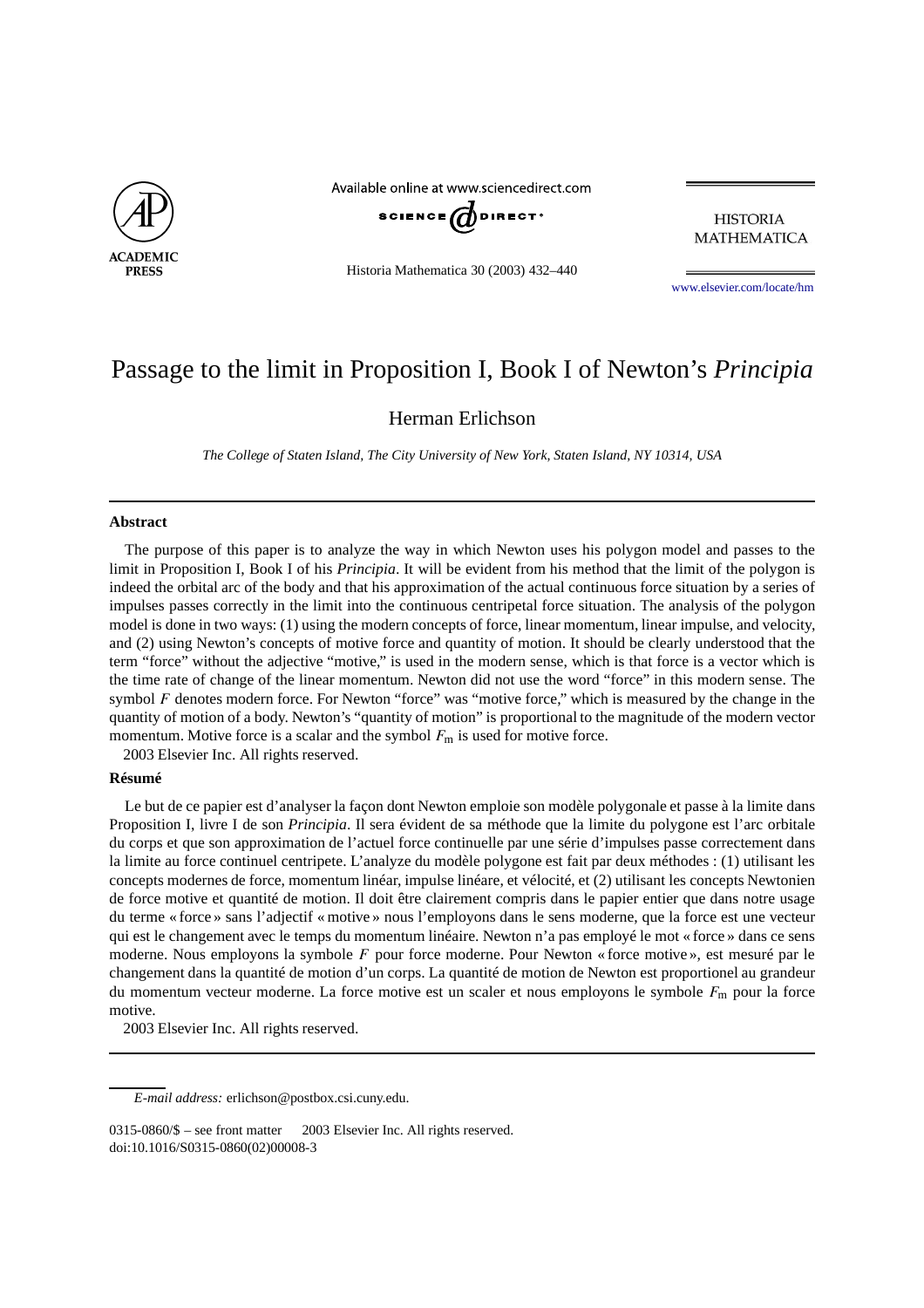The purpose of this paper is to analyze the way in which Newton uses his polygon model and passes to the limit in Proposition I, Book I of his *Principia* [Newton, I. 1687]. It will be evident from his method that the limit of the polygon is indeed the orbital arc of the body and that his approximation of the actual continuous force situation by a series of impulses passes correctly in the limit into the continuous centripetal force situation. The analysis of the polygon model will be done in two ways: (1) using the modern concepts of force, linear momentum, linear impulse, and velocity, and (2) using Newton's concepts of motive force and quantity of motion.

It should be clearly understood throughout this paper that when we use the term "force" without the adjective "motive," we use it in the modern sense, in which force is a vector that is the time rate of change of the linear momentum. Newton did not use the word "force" in this modern sense. We use the symbol *F* for modern force. For Newton "force" was "motive force," which is measured by the change in the quantity of motion of a body. Newton's "quantity of motion" is proportional to the magnitude of the modern vector momentum. Motive force is a scalar and we will use the symbol  $F<sub>m</sub>$  for motive force.

For ready reference we present a brief table of the terms used by Newton and their modern counterparts (see Table 1).

It should also be noted that Newton always talked about motive force in a comparative sense. Thus, for example, in Proposition I, Corollary III, he talks about the ratio of the motive forces at two orbital points. As can be seen from the table above the limiting ratio of two motive forces is the same as the ratio of two modern force magnitudes.

#### **1. Newton's passage to the limit**

We begin by considering Newton's approximation of a continuous centripetal force by a series of instantaneous impulses in Proposition I. In modern terminology these instantaneous impulses, which discontinuously change the momentum of the body at a single point, correspond to delta function forces. In terms of Newton "motive force," however, the motive forces associated with Newton's instantaneous impulses are finite motive forces. Newton did not, of course, describe his instantaneous impulses as corresponding to delta function forces; but in terms of the modern force concept this is a correct description, since the instantaneous impulses act to produce finite momentum changes in vanishingly small time intervals. Newton's concept of instantaneous impulses, when described in terms of the modern concept of force, involves the Dirac delta function approximately 250 years before Dirac used it in quantum mechanics [Dirac, 1958, Chap. III, Sect. 15].

The skeptical reader has but to consider Newton's *Principia* diagram illustrating Proposition I of Book I, here shown as our Fig. 1, and to reflect that the abrupt changes of path shown in that diagram have

| Table 1                                                                                                                                           |                                                                           |
|---------------------------------------------------------------------------------------------------------------------------------------------------|---------------------------------------------------------------------------|
| Newton                                                                                                                                            | Modern                                                                    |
| Quantity of motion, proportional to the scalar quantity $mv$                                                                                      | Linear momentum, the vector $mv$                                          |
| Motive force, a scalar, measured by the change in the<br>quantity of motion                                                                       | Force, a vector, measured by the rate of change of the linear<br>momentum |
| $\lim_{\Delta t \to 0} \frac{\text{Motive force } F_{\text{m1}} \text{ for } \Delta t}{\text{Motive force } F_{\text{m2}} \text{ for } \Delta t}$ | $\mathbf{r}$                                                              |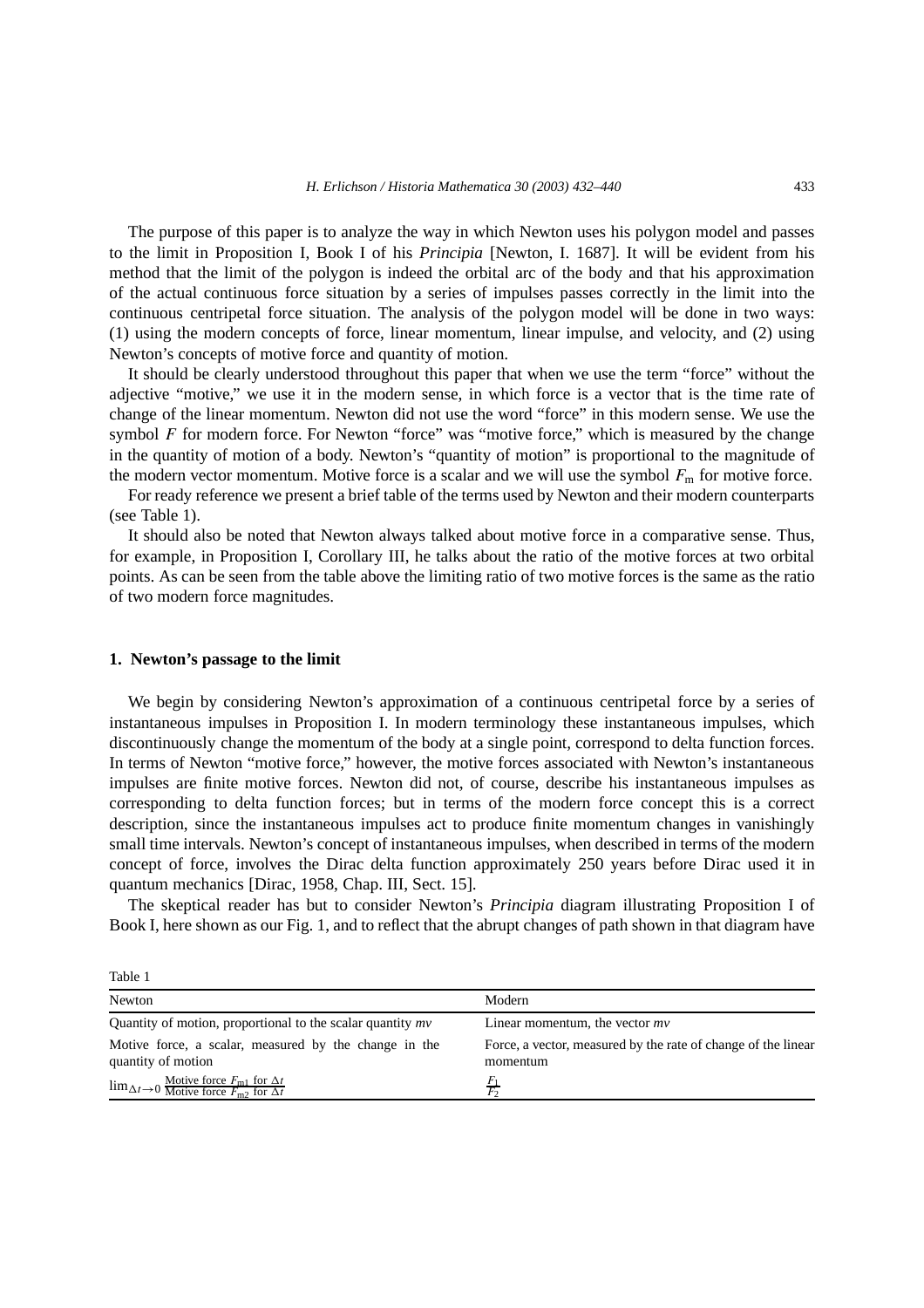

Fig. 1. Newton's diagram for Proposition I (from Newton [1687, Vol. I, p. 40]).



Fig. 2. Newton's diagram for Corollary I (from Newton [1687, p. 14]).

to be associated with velocity discontinuities due to instantaneous impulsive forces. We quote Newton on the nature of the force causing the abrupt velocity change at point B:

when the body is arrived at B, suppose that a centripetal force acts at once with a great impulse, and, turning aside the body from the right line Bc, compels it afterwards to continue its motion along the right line BC [Newton, 1687, p. 40].

The "great impulse" at B is proportional to the quantity of motion change of the body at B. Moreover, Proposition I is not the first time in the *Principia* that Newton uses instantaneous impulses. In his earlier Corollary I on the composition of forces Newton said (see Fig. 2, which is Newton's diagram for Corollary I):

If a body in a given time, by the force M impressed apart in the place A, should with uniform motion be carried from A to B, and by the force N impressed apart in the same place, should be carried from A to C, let the parallelogram ABCD be completed, and by both forces acting together, it will in the same time be carried in the diagonal from A to D [Newton, 1687, p. 14].

The force M and the force N in this corollary are instantaneous impulsive forces, just as in Theorem I. They change the velocity of a body instantaneously. If M acts alone the velocity of the body is abruptly changed from zero at point A and the body then moves with constant velocity from A to B; likewise, if N acts alone at point A the velocity of the body is abruptly changed at A and the body then moves with constant velocity from A to C.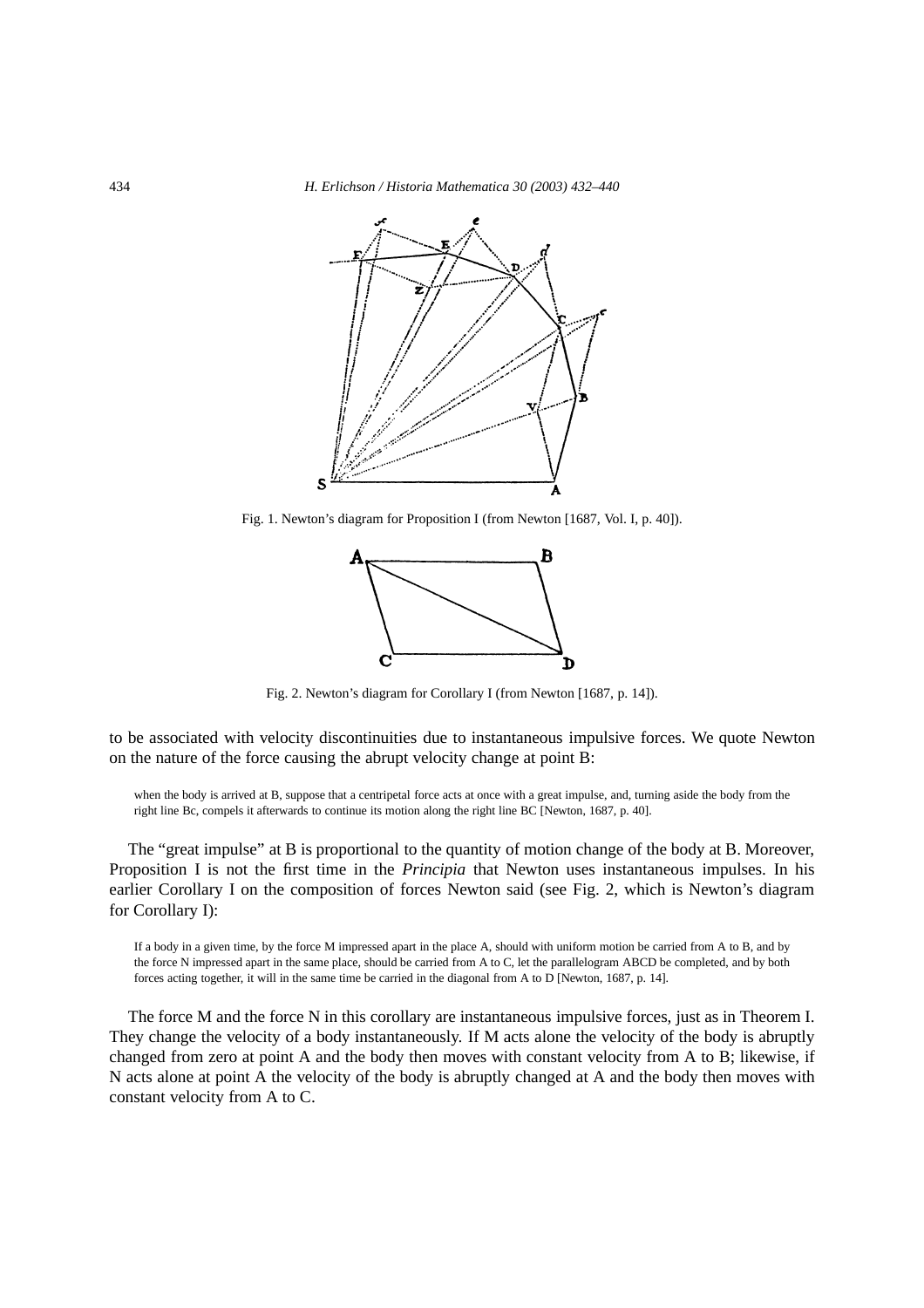

Fig. 3. The time  $\Delta t$  to go from B to C along **BC** equals the time to go from A to B along **AB**.

We return now to Proposition I and Fig. 1. Although Newton did not state it explicitly, it can be assumed that the points A, B, C, *...* shown in the figure are actual points on the orbit of a body moving under the action of a centripetal force. This standard method of breaking up a continuous curve into a discrete form was used by Newton in his *Waste Book* analysis of circular motion [Herivel, 1965, pp. 129– 130, 146–147] and later in the *Principia*. In Proposition I the approximating polygonal orbit is broken up into finite equal-time segments, each segment being covered in time  $\Delta t$ . It is important to realize that the equal-time points on the actual orbit are slightly different from the equal-time points on the polygonal orbit; they only become identical in the limit  $\Delta t \rightarrow 0$ .

Consider Fig. 3, which shows the actual orbit between A and C and the two straight line sections AB and BC of the polygonal orbit approximation. In this approximation the body moves force-free along AB with constant velocity  $v_{B-}$ , which is equal to  $AB/\Delta t$ . When it arrives at B with this velocity it is subjected to a delta function centripetal force  $\mathbf{F}_{B\delta}$  (modern force definition) of size  $m(\mathbf{v}_{C-} - \mathbf{v}_{B-})$ , where *m* is the mass of the body and **v**<sub>C−</sub> is the constant velocity with which the body travels along **BC**, i.e., the constant velocity of the body just before it receives the next impulse at point C. Thus,

$$
\mathbf{F}_{\mathrm{B}\delta} = m(\mathbf{v}_{\mathrm{C}-} - \mathbf{v}_{\mathrm{B}-})\delta(t_{\mathrm{B}}),\tag{1}
$$

where  $\delta(t_B)$  has been written for  $\delta(t - t_B)$ , and  $\delta(t)$  is the Dirac delta function, defined by

$$
\int_{-\infty}^{\infty} \delta(x) dx = 1, \quad \delta(x) = 0 \text{ for } x \neq 0.
$$

In sharp contrast to the delta function complexities needed if the modern force concept is used, Newton's motive force for the impulse at B is simply measured by the change in the quantity of motion at B,

 $F_{\text{mB}}\alpha m|({\bf v}_{C-} - {\bf v}_{B-})|$ .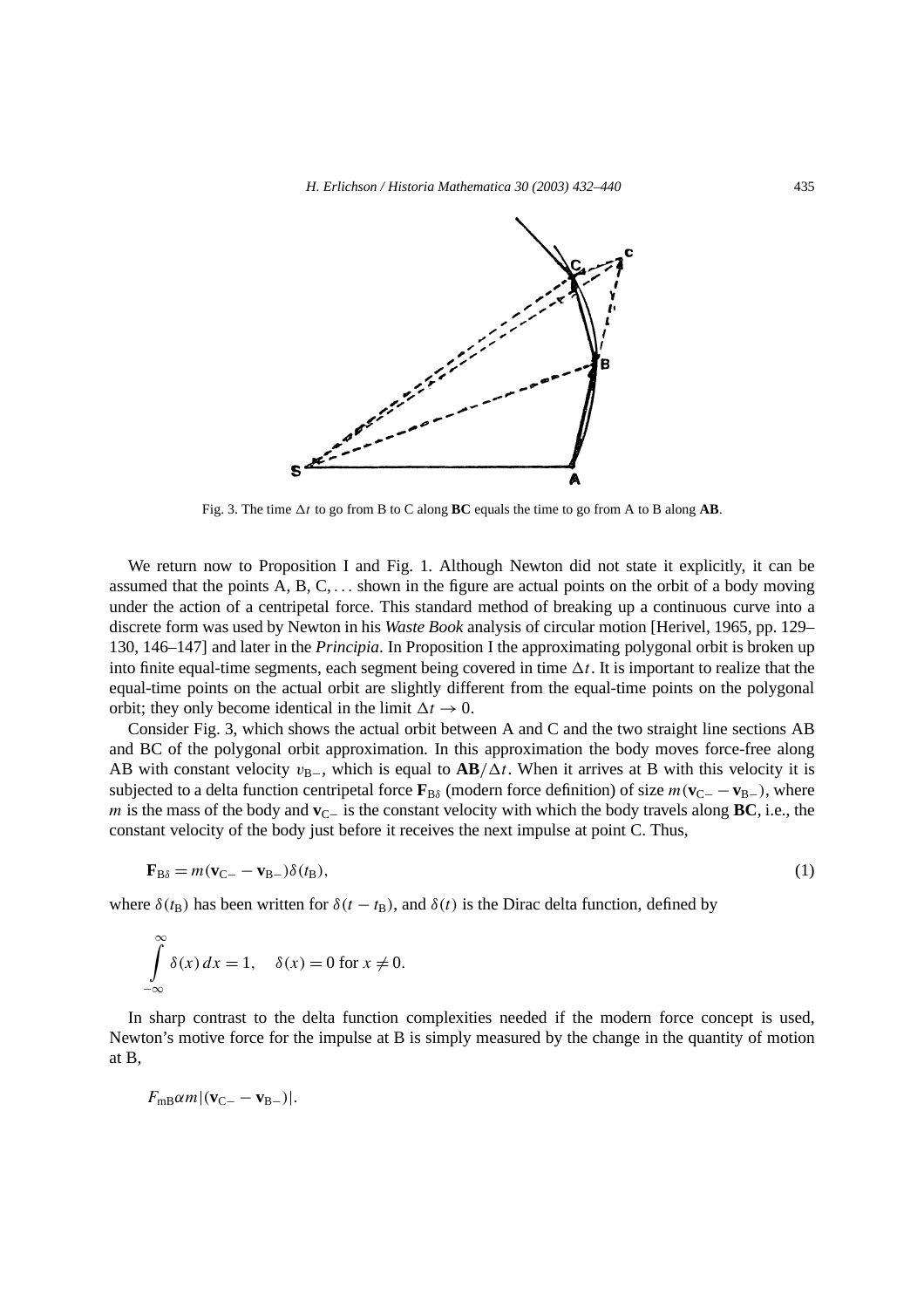Returning to the modern description, the change in momentum at point B due to the application of the impulse at B is given by

$$
\int_{t_{\rm B-}}^{t_{\rm B+}} F_{\rm B\delta} dt = m(\mathbf{v}_{\rm C-} - \mathbf{v}_{\rm B-}). \tag{2}
$$

The velocity  $\mathbf{v}_{C-}$  is controlled by **BC**, since  $\mathbf{v}_{C-} = \mathbf{B}\mathbf{C}/\Delta t$ . The determination of **BC** is done as follows:

- (1) **AB** is extended an equal directed distance **Bc** to point c so that **Bc** is equal to the displacement the body would have undergone in time  $\Delta t$  with the constant velocity  $\mathbf{v}_{B-}$ .
- (2) From point c a displacement **cC** parallel to **BS** is drawn. This displacement is that due to the delta function impulse at point B. Since the change in velocity of the body at point B is  $\mathbf{v}_{C-} - \mathbf{v}_{B-}$ , we have

$$
\mathbf{c}\mathbf{C} = (\mathbf{v}_{\mathbf{C}-} - \mathbf{v}_{\mathbf{B}-})\Delta t - (\Delta \mathbf{v})\Delta t.
$$

The terminal point of the displacement **cC** is point C, which is on the orbit of the body.

(3) The connecting displacement **BC** is now drawn.

The process described above is repeated at point C and for the subsequent points D, E, F, *...*. It is important to note that for the polygonal approximating path ABC... the time intervals  $\Delta t$  between points are equal, but that the time intervals between points on the actual curved path are, in general, unequal. In the limit  $\Delta t \rightarrow 0$  these time intervals on the actual path become equal.

The areas of triangles SAB and SBc are equal because they have equal bases **AB** and **Bc** (each equal to *v*<sub>B−</sub> $\Delta t$ ) and a common height (the perpendicular distance from S to the straight line ABc). The areas of triangles SBc and SBC are equal because they have the same base SB and a common height (because **cC** is parallel to **BS**). Hence,

 $area \triangle SAB = area \triangle SBC$ ,

and Newton has shown thereby that for the polygonal path equal areas are tracked out in equal times.

Now let  $\Delta t \rightarrow 0$  and the polygonal path will become the actual path of the orbiting body. As the polygon sides become vanishingly small the equal areas in equal times continues to hold. Hence it holds for the actual curved orbit, and Newton has proven Proposition I.

In terms of Newton's motive force concept how did he see the fundamental triangle BcC of Fig. 3? BC is proportional to the orbital motive force (proportional to  $v_B$ ), cC is proportional to the motive force of the instantaneous impulse at B (proportional to  $\Delta v$ ), and BC is proportional to the orbital motive force after the impulse at B has struck (proportional to  $v_{B+}$ ). If we compare motive forces at two orbital points such as B and E, the motive force at B for the time interval  $\Delta t$  is proportional to cC (or BV) (see Fig. 1) and the motive force at E is likewise proportional to EZ. We have

$$
\frac{F_{\text{mB}}(\text{for }\Delta t)}{F_{\text{mE}}(\text{for }\Delta t)} = \frac{\text{BV}}{\text{EZ}}.
$$

When we pass to the limit  $\Delta t \to 0$ ,

$$
\lim_{\Delta t \to 0} \frac{F_{\text{mB}}(\text{for } \Delta t)}{F_{\text{mE}}(\text{for } \Delta t)} = \frac{F_{\text{mB}}}{F_{\text{mE}}} = \lim_{\Delta t \to 0} \frac{BV}{EZ}.
$$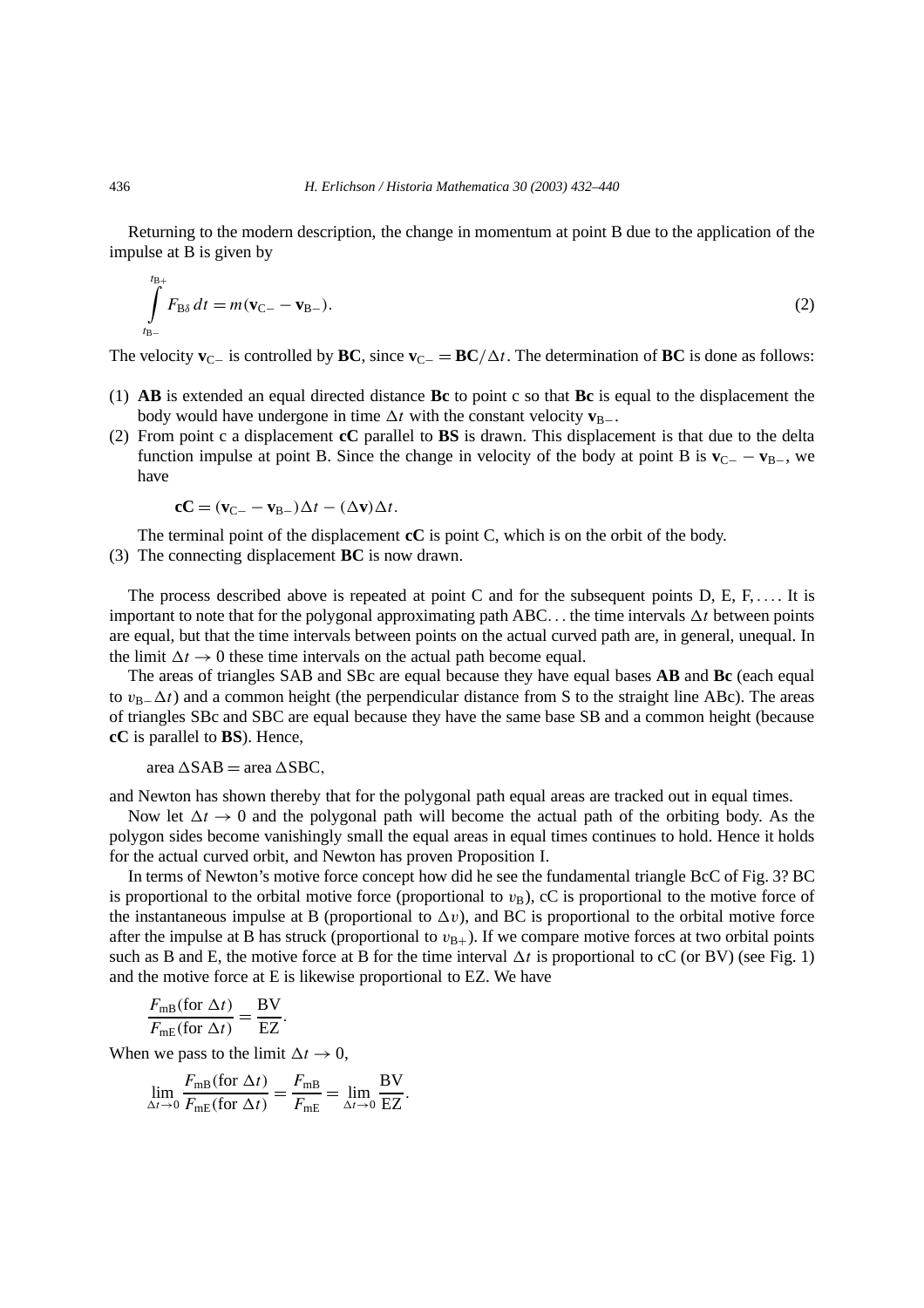This equation is a statement of Newton's Corollary III to Proposition I. We see that passage to the limit is a very simple process in terms of Newton's comparison of motive forces.

The analysis of the passage to the limit in terms of the modern concept of force is considerably more complicated because we have to deal with the delta function. The delta function force given by Eq. (1) becomes, in the limit,

$$
\lim_{\Delta t \to 0} \mathbf{F}_{\text{B}\delta} = \mathbf{F}_{\text{B}} = m(d\mathbf{v}/dt)_{\text{B}},
$$

where  $\mathbf{F}_{\text{B}}$  is the centripetal force at B for the curved orbit. To see that this is the case we start by rewriting Eq. (2). Let  $\mathbf{F}_{B\delta}$  be a large force which acts only during the very short time interval  $\Delta t_B$ centered around  $t_B$ . Then Eq. (2) can be written

$$
\mathbf{F}_{\mathrm{B}\delta'}\Delta t_{\mathrm{B}} = m(\mathbf{v}_{\mathrm{C}-} - \mathbf{v}_{\mathrm{B}-}). \tag{3}
$$

The impulse of  $\mathbf{F}_{\text{B}\delta}$  corresponds closely to the great impulse described by Newton in Proposition I when he said "when the body is arrived at B, suppose that a centripetal force acts at once with a great impulse, and, turning aside the body from the right line Bc, compels it afterwards to continue its motion along the right line BC." In the limit as  $\Delta t \to 0$  the large force  $\mathbf{F}_{B\delta}$  passes to the delta function force  $\mathbf{F}_{B\delta}$ :

$$
\lim_{\Delta t_{\rm B} \to 0} \mathbf{F}_{\rm B\delta'} = \mathbf{F}_{\rm B\delta}.\tag{4}
$$

We now consider the limit of Eq. (3) as  $\Delta t \to 0$ . As  $\Delta t \to 0$ ,  $\mathbf{v}_{C-} \to \mathbf{v}_{B-} + d\mathbf{v}_{B}$  and  $\mathbf{v}_{C-} - \mathbf{v}_{B-} \to$  $d$ **v**<sub>B'</sub>, and we have

$$
\lim_{\Delta t \to 0} (\mathbf{F}_{\mathbf{B}\delta'} \Delta t_{\mathbf{B}}) = m \, d\mathbf{v}_{\mathbf{B}}.
$$

Now, as  $\Delta t \to 0$  the short time interval  $\Delta t_B$  must correspondingly go to zero (since  $\Delta t_B$  is always small in relation to  $\Delta t$ ), so in this limit  $\Delta t_B \to dt_B$  and  $\mathbf{F}_{B\delta'} \to \mathbf{F}_{B\delta}$  by Eq. (4). Hence, we have,

$$
\lim_{\Delta t \to 0} (\mathbf{F}_{\text{B}\delta}) dt_{\text{B}} = m d \mathbf{v}_{\text{B}},
$$
\n
$$
\lim_{\Delta t \to 0} \mathbf{F}_{\text{B}\delta} = m d \mathbf{v}_{\text{B}} / dt_{\text{B}} = m (d \mathbf{v} / dt)_{\text{B}}.
$$
\n(5)

From Newton's Second Law (modern form) we know that

$$
\mathbf{F}_{\mathrm{B}} = m(d\mathbf{v}/dt)_{\mathrm{B}},\tag{6}
$$

where  $\mathbf{F}_{\text{B}}$  is the centripetal force exerted on the body at point B in the orbit. Comparing Eq. (5) with Eq. (6), we see that

$$
\lim_{\Delta t \to 0} \mathbf{F}_{\text{B}\delta} = \mathbf{F}_{\text{B}}.\tag{7}
$$

This result may seem surprising since  $\mathbf{F}_{B\delta}$  is a spike, or delta function force, which is of infinite size for any finite  $\Delta t$ . However, in the limit as  $\Delta t \to 0$  this spike becomes the finite force  $\mathbf{F}_{\text{B}}$ . With the passage to the limit of the polygonal path to the curved orbit the limit of the impulsive delta function force is the actual centripetal force (modern force).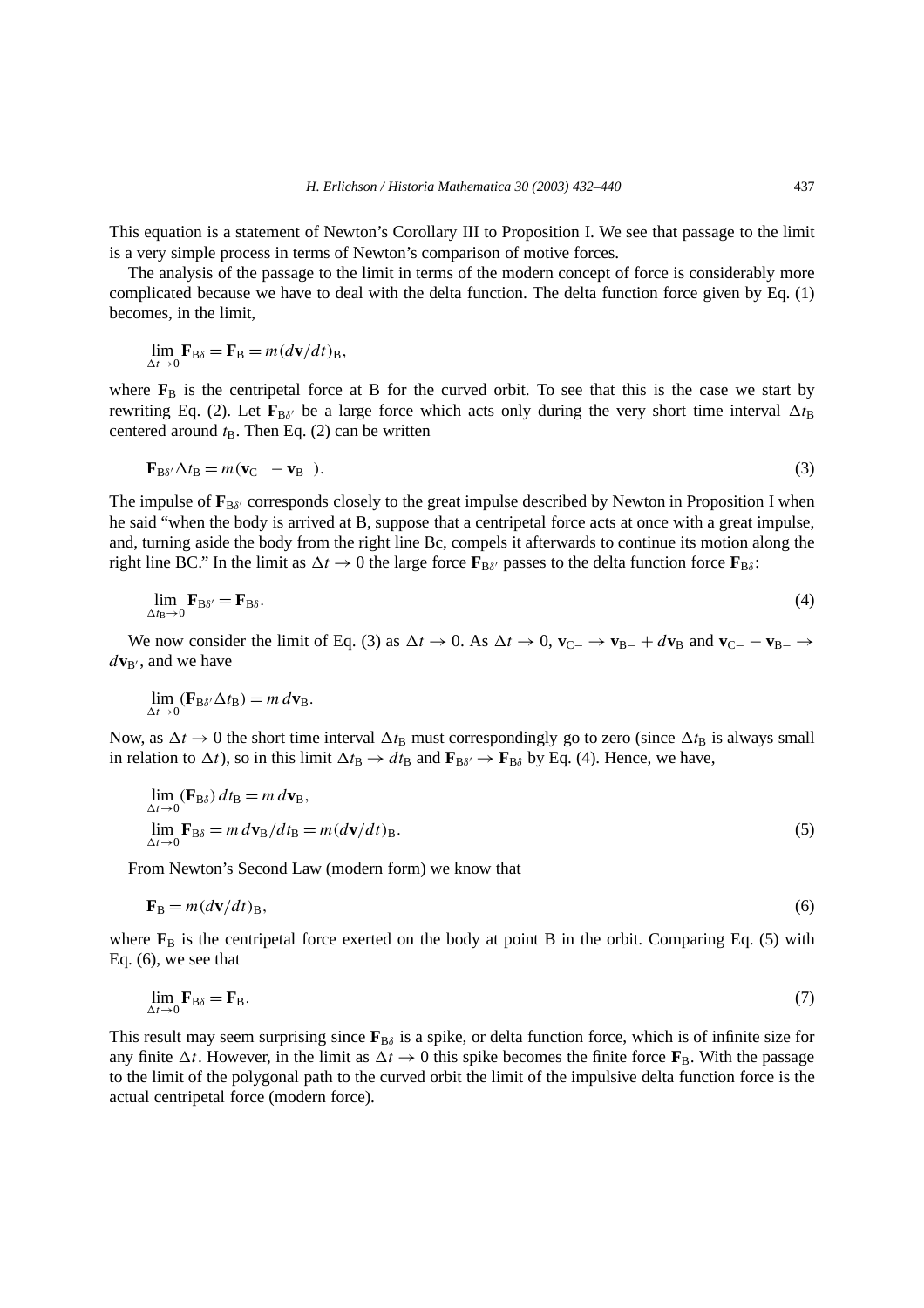### **2. Alternate polygonal model for passage to the limit**

It is interesting to note that there is an alternate passage to the limit which could have been used by Newton. In Newton's method the impulse applied at B is along the central direction SB and the areas of all the focal triangles SAB, SBC, etc. are all equal for any *t*. Suppose, however, that we instead use the actual orbital equal time points A, B, C', D', etc. and make these points the basis for our focal triangles. The situation is shown in Fig. 4.

The beginning of the polygonal path is done as before. The time  $\Delta t$  to cover the orbit arc AB or the chord AB is the basis for the equal times to cover the polygon sides. The body moves along chord **AB** with speed *v*<sub>B−</sub> = AB/ $\Delta t$ , exactly as before. Now, however, the impulse at B is different and adjusted so that after the next  $\Delta t$  the body is at C', where the orbit time to go from B to C' is equal to the orbit time to go from A to B. The velocity change of the body is at  $C'$ , where the orbit time to go from B to  $C'$  is equal to the orbit time to go from A to B. The velocity change  $\Delta v$  is now given by  $\Delta v = cC'/\Delta t$ . The point C' is, in general, different from the former point C, which is also shown in Fig. 4. Since cC' is not, in general, parallel to SB it will no longer be the case that the area of focal triangle SAB equals the area of focal triangle SBC .

However, the actual orbital area swept out from A to B equals the orbital area swept out from B to C', etc. In the limit as  $\Delta t \to 0$ , cC' will become parallel to SB, the infinitesimal focal triangles will become equal in area, and the polygon will become the curved orbit. Thus, in the limit, the areas of all infinitesimal focal sectors traversed in equal infinitesimal times will be equal one to the other. From this it follows that equal areas are tracked out in equal times along the curved orbit.

Why did Newton choose his polygonal path rather than this alternate path? One can only speculate. Perhaps Newton thought it was neater to have the focal triangles equal in area for all  $\Delta t$  rather than equal in area only in the limit. However this may be, for either polygonal method the points on the polygon remain on the actual curved orbit as we pass to the limit, and both methods are exact.



Fig. 4. The orbital time along arc  $\widehat{BC}$  equals the orbital time along arc  $\widehat{AB}$ , and also equals the chord time along chords **AB**, **BC** , etc.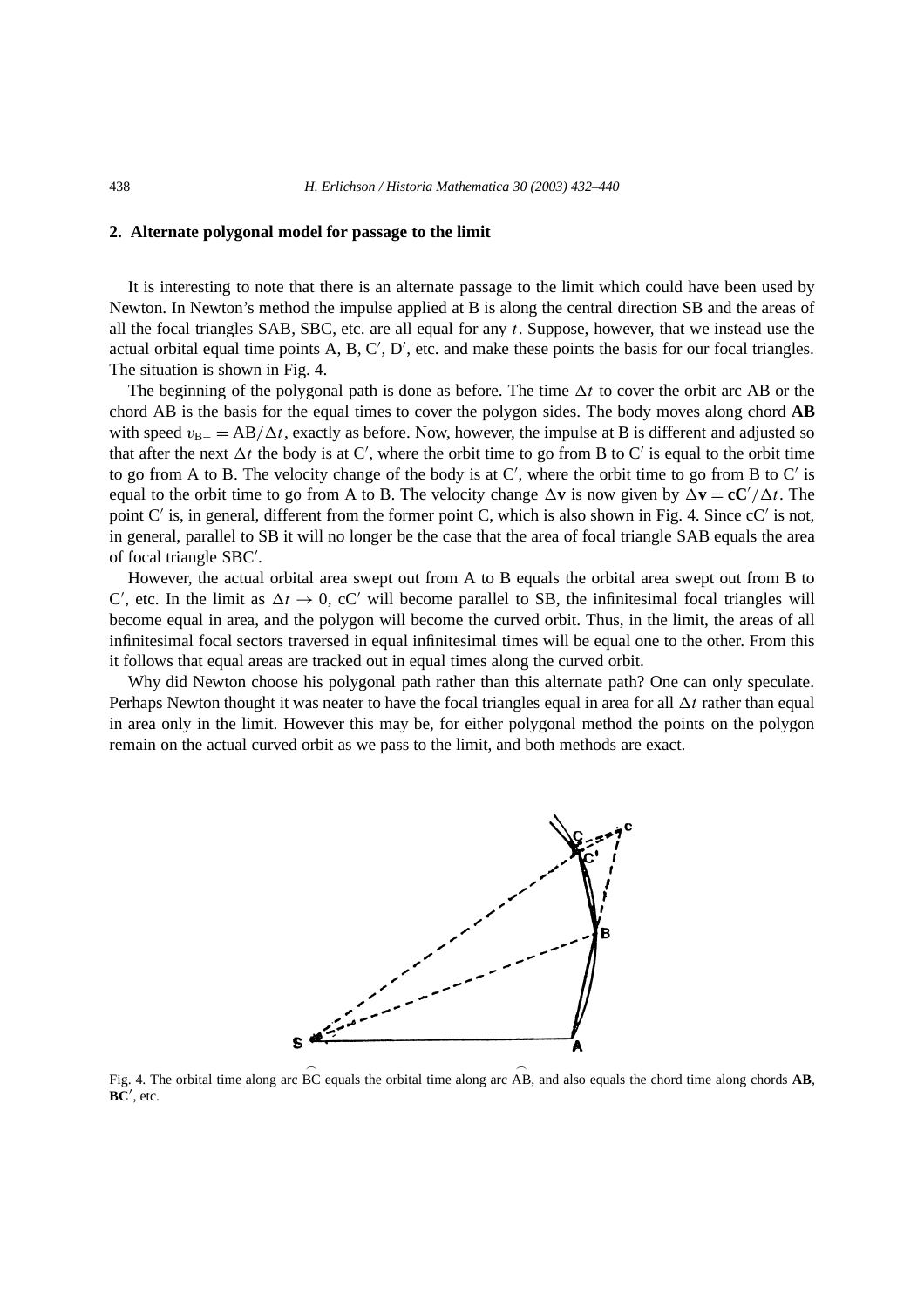## **3. Connection of this paper with the earlier paper (September 1991) published in the** *American Journal of Physics*

Newton's concept of force is not easy to understand, especially since it was developed over a period of time. One should consult the paper "Motive Force and Centripetal Force in Newton's Mechanics," which was published in the September 1991 issue of the *American Journal of Physics*, to obtain an account of Newton's development of his force concept.

We here quote from the abstract of that paper:

Newton's concept of force was developed over a period of time, starting with a collisional model in his *Waste Book*, and culminating in his measure of the centripetal force at a point found in *De Motu* and again in *Principia*, Book I, Proposition VI. Newton kept developing his force concept, adding to it and making it many faceted. This rich concept of force has often posed difficulties for historians of science [for example, R.S. Westfall, *Force in Newton's Physics* (MacDonald and American Elsevier, New York, 1971) and J. Herivel, *The Background to Newton's Principia* (Oxford U.P., New York, 1965)] and others. These difficulties are related to at least six things as follows: (1) lack of understanding that Newton's "motive force" is an abbreviation for "motive quantity of a force," so that Newton's "motive force" and his "force" are not two different types of force. Motive force (motive quantity) is used to quantify force; (2) lack of understanding of Newton's model for instantaneous impulses; (3) lack of understanding that although Newton's motive force has directionality Newton added it as a scalar in his analysis of uniform circular motion; (4) lack of understanding of Newton's polygon model; (5) lack of understanding that Newton's measure of the motive value of a force, the motive force, was always used to obtain a comparative measure of forces in his early mechanics; and (6) lack of understanding that Newton's Prop. VI measure of centripetal force at a point permitted Newton to bring the time dimension into his motive force concept, thus developing it into something very close to our modern definition of force. This paper analyzes Newton's development of his motive force concept, and discusses the difficulties that some scholars have had with various aspects of this concept.

The 1991 paper starts with Section I, entitled "Newton's Motive Force Concept and Instantaneous Impulses." The section starts out with Newton's Definition VIII: "*The motive quantity of a centripetal force is the measure of the same, proportional to the motion which it generates in a given time*." The paper continues with "The quantity of motion of a moving body was defined by Newton as follows: Definition II: The quantity of motion is the measure of the same, arising from the velocity and quantity of matter conjointly."

The word "velocity" in Newton's definition of quantity of motion is the scalar speed of the body. Both quantity of motion and motive force have directionality but both were added as scalars by Newton. The exception to this was instantaneous motive forces, which Newton added by the parallelogram law of addition.

To understand Newton's work, particularly the early work in the *Waste Book,* the modern reader can be aided by referring to modern symbols and modern concepts, but he or she also has to make the necessary effort to understand the concepts of Newton's 17th-century mechanics. In the *Waste Book,* Newton thought of force as the producer of change of motion. Forces were compared by comparing the motion changes they produced for equal time intervals.

Much of the confusion that has existed about Newton's concept of force is due to the use of the terms "motive force" and "centripetal force." Strictly speaking, motive force is the *motive quantity* of a force as defined by Newton in Definition VIII. In modern terms, Newton's motive quantity of a force is proportional to the scalar magnitude of the change in momentum,  $\Delta m v$ , or its equivalent, the scalar magnitude of the impulse **J**. Newton said "These *quantities* of forces, we may, for the sake of *brevity,* call by the names of motive, accelerative, and absolute forces." The force *F* is measured by the motive force, proportional to  $|\Delta m v|$ , but is not equal to the motive force because the time interval has to be taken into account. The force  $F$  is proportional to the motive force divided by the time interval. In modern